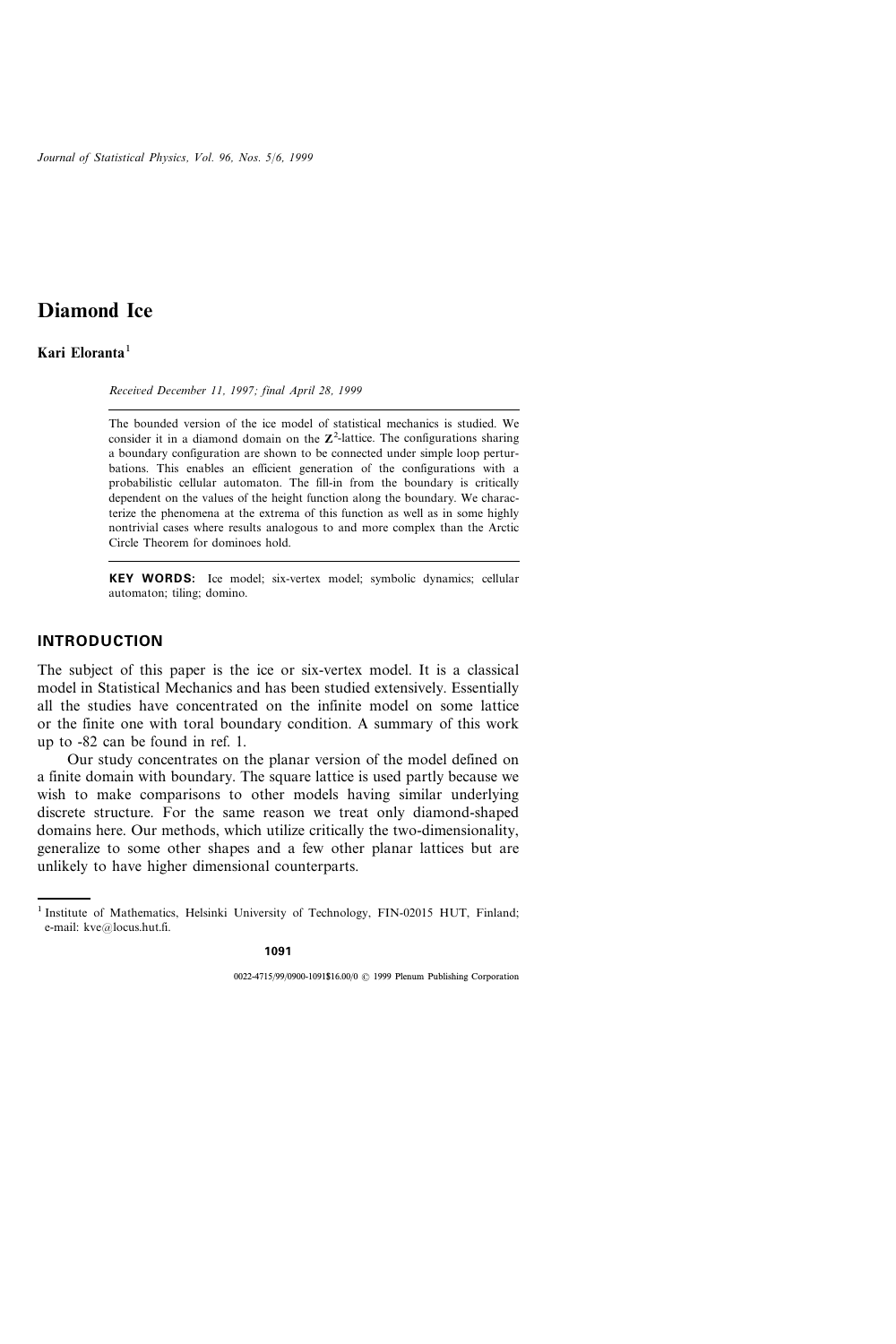The main objective is to study how the ensemble of configurations in the interior of the diamond depends on the boundary data, i.e., the fixed configuration on the edge of the diamond. The first question is: when is this set nonempty, i.e., when does the boundary configuration admit a fill-in? Immediately following this is the question of how many such configurations are there? This leads naturally to entropy considerations. Another line of investigation is how the legal configurations relate to each other -what are the allowed perturbations/transformations between them? How can the entire set of configurations with a given boundary be generated? Based on a connectivity result we present a simple algorithm that enables us to simulate the generic element in the configuration space. Utilizing the height function the investigation proceeds to unveil an interesting coexistence of qualitatively different subdomains inside the diamond. This phenomenon—the Arctic Circle separating the domains supporting the highly ordered and the disordered configurations—was first observed in the context of dimers/dominoes. $(3)$ 

Aside from having some relevance in understanding the geometry of long range order in ice models, our results have some bearing on tilings and symbolic dynamics. In a couple of seminal papers Conway and Lagarias<sup>(4)</sup> and Thurston<sup>(11)</sup> investigated the problem of tiling a given planar domain with polyominoes. On the basis of this and subsequent other work it seems feasible that there could be a unifying theory for planar tilings and two-dimensional symbolic dynamical systems. The latter naturally include many Statistical Mechanics models, e.g., the dimers, ice model, eight-vertex model, color models and yet others on various lattices. The program is now on its way and this paper is a small contribution.

# 1. BASICS

The ice model can be defined in any dimension and for all regular lattices with even vertex degree. Because of the tiling connection indicated in the introduction we consider only the planar case here. Our methods rely critically on the two-dimensionality but can be applied to, e.g., triangular lattice.

Consider the square lattice in two dimensions,  $\mathbb{Z}^2$ . Every lattice site has four nearest neighbors. The vertex models do not have any spin variables associated to the lattice points unlike most lattice models. Instead the lattice variables are the orientations of the arrows between nearest neighbor sites.

**Definition 1.1.** A vertex configuration at a lattice site in  $\mathbb{Z}^2$  is legal for the six-vertex rule if there are exactly two incoming arrows and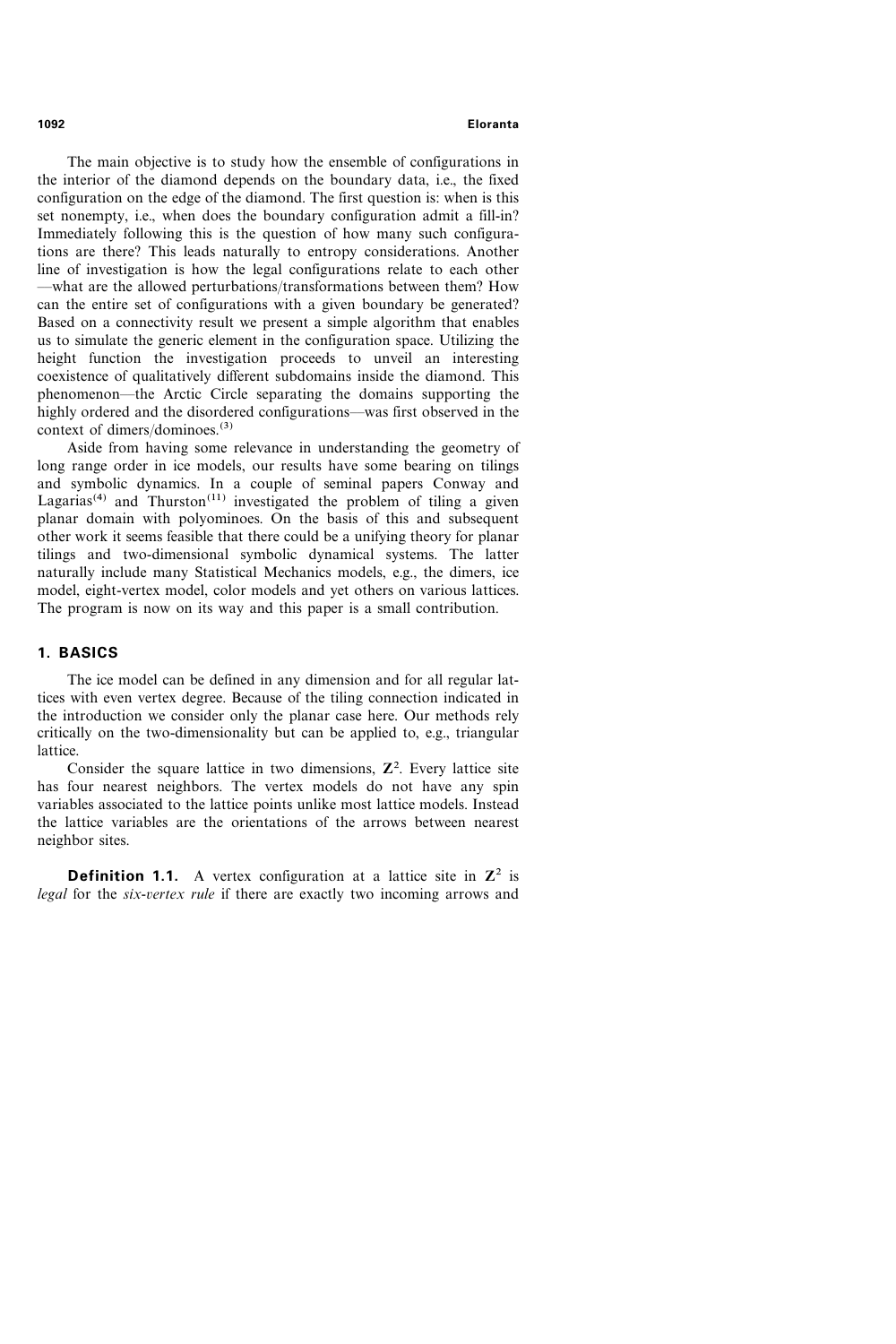

Fig. 1. Vertex configurations. Square lattice and its dual.

two outgoing ones. A configuration is legal if it has an allowed vertex configuration at every lattice site.

The allowed vertex configurations are illustrated in Fig. 1, left. The numbers below indicate the multiplicity of the arrangement. There are six possibilities, hence the name of the model.

One can view the six-vertex rule as incompressibility of a fluid or expressing a conservation law for some other system. Its main physical importance stems however from the modelling of water molecule interaction at low temperature. The key physical quantity, residual disorder at zero temperature, was exactly determined by Lieb for the infinite twodimensional model.(9)

In this paper we concentrate on the finite case. The model is defined on a bounded domain for which we specify the boundary arrows and then study the possible extensions to the interior. For simple boundaries there can be many extensions. For a complicated domain shape it may be impossible to find boundary conditions other than those for highly ordered states.

For simplicity we consider a diamond domain. The reason for this is two-fold. Firstly we want to relate the ice model to certain other models, in particular to the domino and eight-vertex models, for which the diamond domain is important and has been analyzed. Secondly we will see that by specifying the boundary condition on a diamond we can actually enforce in a few critical cases the boundary condition on an inscribed square and thereby get the square domain results as well. All results of this paper generalize to rectangles rotated 45 degrees but since this adds little insight we record the results for diamonds only.

An *N*-diamond is a subset of  $\mathbb{Z}^2$  which has N arrows along each of its four diagonal sides,  $N \ge 2$ , even. The total number of arrows is hence  $N^2$ . One can think it to be made of  $N^2/2 - N + 1$  unit squares each of which has four arrows as sides and the neighboring squares sharing an arrow. Such a domain contains  $N^2/2 + N$  lattice sites. The boundary configuration of the N-diamond, which consists of  $4N-4$  arrows, is fixed. We use the notation a to refer to the boundary (sites or configuration-arrows depending on the context).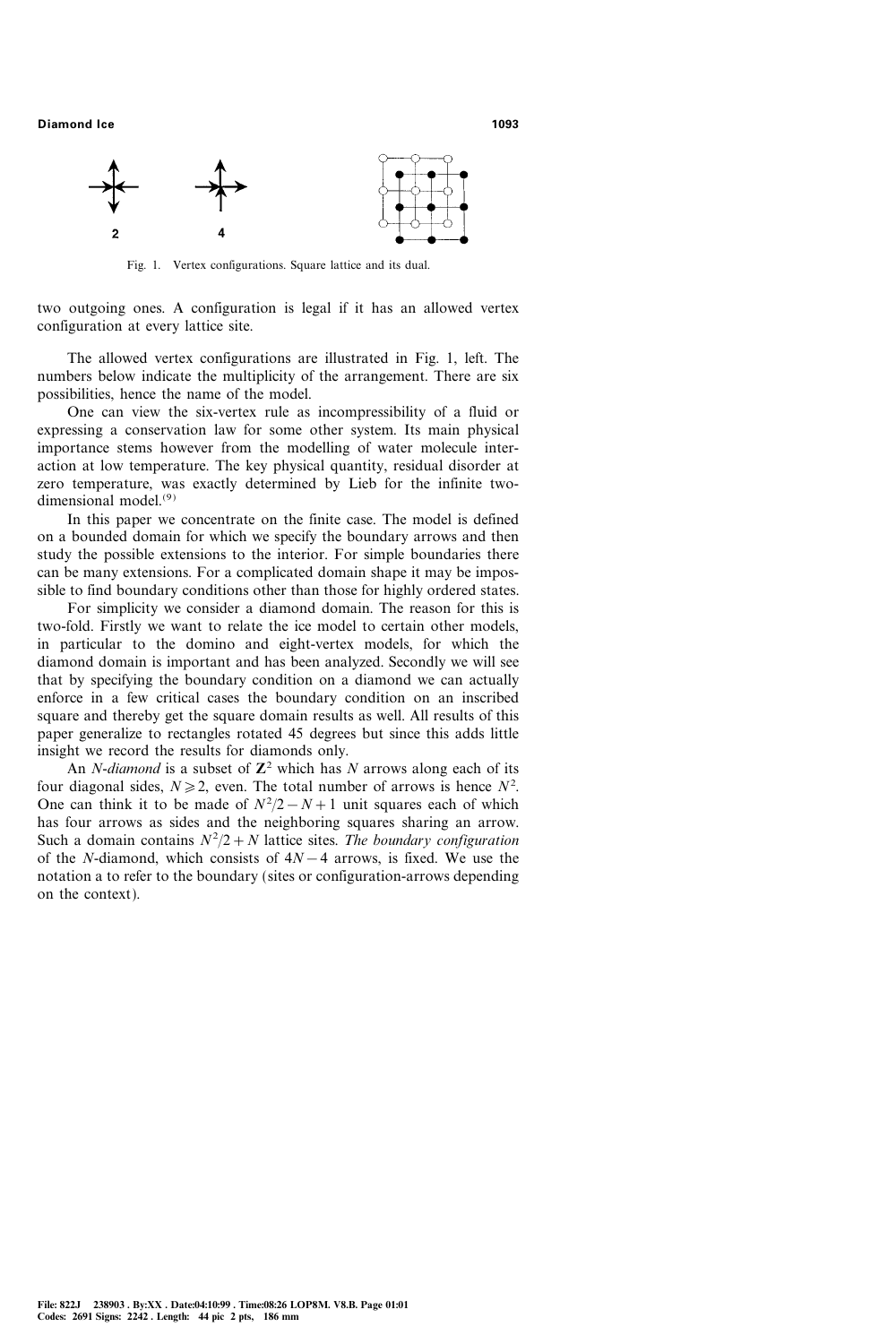

Fig. 2. Frozen and temperate 10-diamond configurations.

In Fig. 2 the fixed boundary arrows are rendered bold and the interior arrows light. We distinguish the corner arrows by a grey shade since they do not influence the fill-in in any fashion. They are included since it will be later more natural to refer to the boundary loop instead of the boundary pieces.

The figure exhibits two extreme configuration types. The highly ordered state on the left (the NE flow) can be thought as "frozen" or to correspond to low-temperature regime in Statistical Mechanics models whereas the one on the right, the "temperate" one, represents a high temperature/disordered regime.

To arrive at the first result characterizing the fill-in it is necessary to invoke the concept of dual lattice. For  $\mathbb{Z}^2$  this is particularly easy—it is self dual, which means that its dual lattice is the same lattice, only shifted (formally we write  $(\mathbb{Z}^2 + \frac{1}{2})^2$ ). It is illustrated in Fig. 1, right.

Around each lattice point of  $\mathbb{Z}^2$  we can draw a unit square with edges along the lattice lines of the dual. If this is viewed as a clockwise oriented unit loop around the lattice point the six-vertex rule simply says that the flux across the loop has to vanish. If we consider a set of adjacent lattice points and the arrows at them we can form the oriented boundary loop for the set by adding up the unit loops. This is the minimal lattice path on the dual lattice that encircles the set. Since an arrow pointing out from a unit loop points either out of the new boundary loop or into an other unit loop we will see that the flux across the boundary loop has to vanish as well. Any legal configuration must therefore have this property and we have arrived to

Lemma 1.2. A necessary but not sufficient condition for a finite domain to fill-in is that the flux across its boundary vanishes.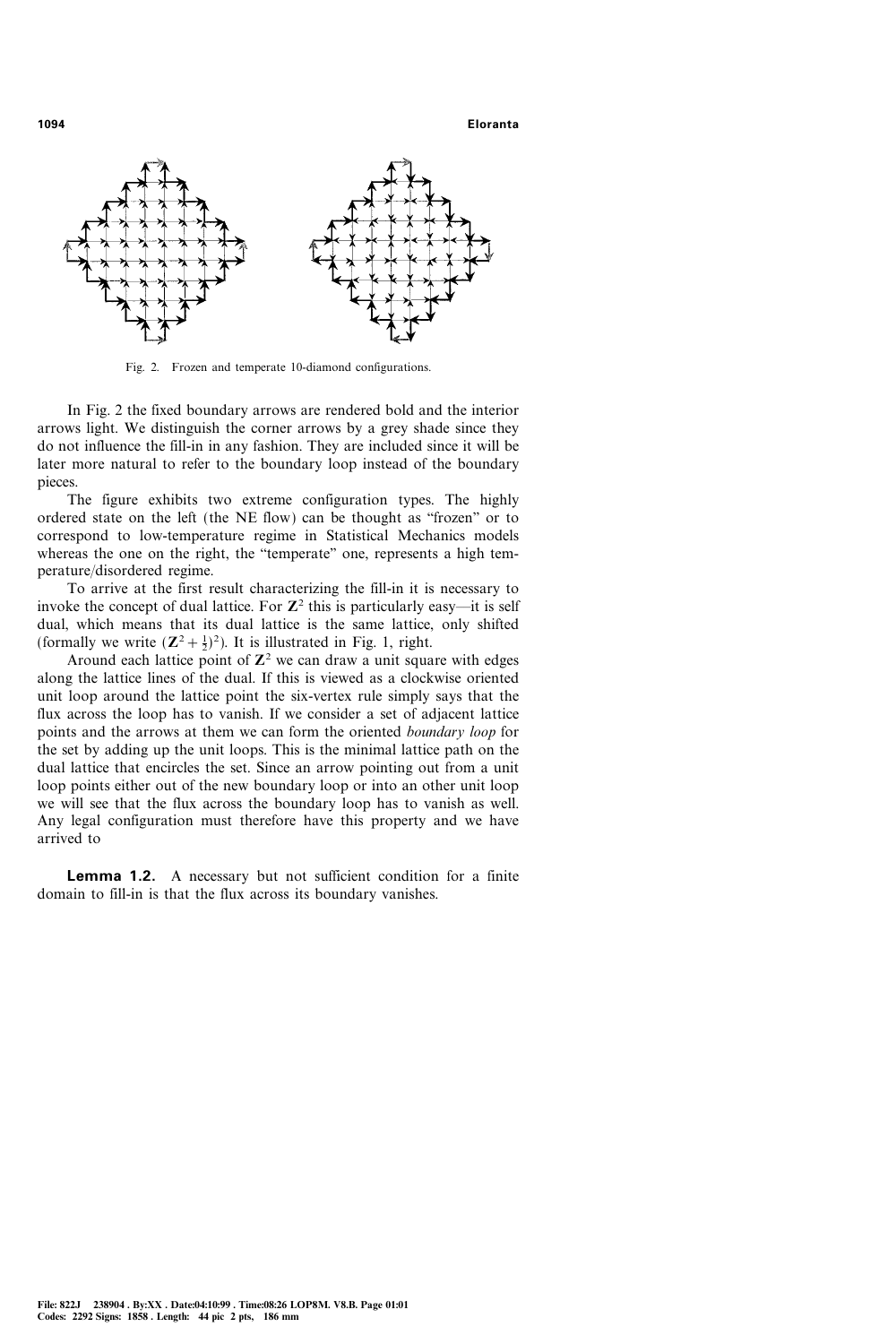Remark. With the height function of Section 3. One can resolve the sufficiency.

# 2. CYCLES

We now proceed to study how the configurations are related to each other. This reveals the topological structure of the set of N-diamond configurations and also leads to a method to generate all legal configurations.

The first observation is that at any vertex we can simultaneously flip the directions of one incoming and one outgoing arrow. This is illustrated on the left in Fig. 3. For any legal vertex configuration we fix one incoming and one outgoing arrow, say a and b (not necessarily oriented as shown), and then reverse each of the non-bold arrows. This yields another legal-vertex configuration at that lattice point. The procedure holds for all six vertex configurations.

In the flipping at a single vertex configuration we violate the rule on two of its neighbors. But if we reverse the arrows along a directed arrow loop (or in the infinite model along a path from infinity to infinity) in the resulting configuration all vertex configurations are again legal.

Let us call the simplest such action, the reversal of the arrows in a directed 1-cycle an elementary move.

Call the subset of legal N-diamond configurations with the same boundary configuration a coset. Some sets of configurations are connected under reversal of directed 1-cycles (to simplify wording from now on 1-cycles will always be directed). The natural question then is to characterize the configurations that can by constructed from a given configuration using a finite sequence of elementary moves. Note that in the case of a bounded domain with a fixed boundary a cycle reversal can never reach the other cosets because the path to be reversed cannot contain any boundary arrows.

1-cycles are actually not as rare as one might first believe. To this end we note a simple result.

**Lemma 2.1.** In a legal ice-configuration inside every directed cycle there is a 1-cycle.



Fig. 3. Vertex perturbation and elementary move on a directed 1-cycle.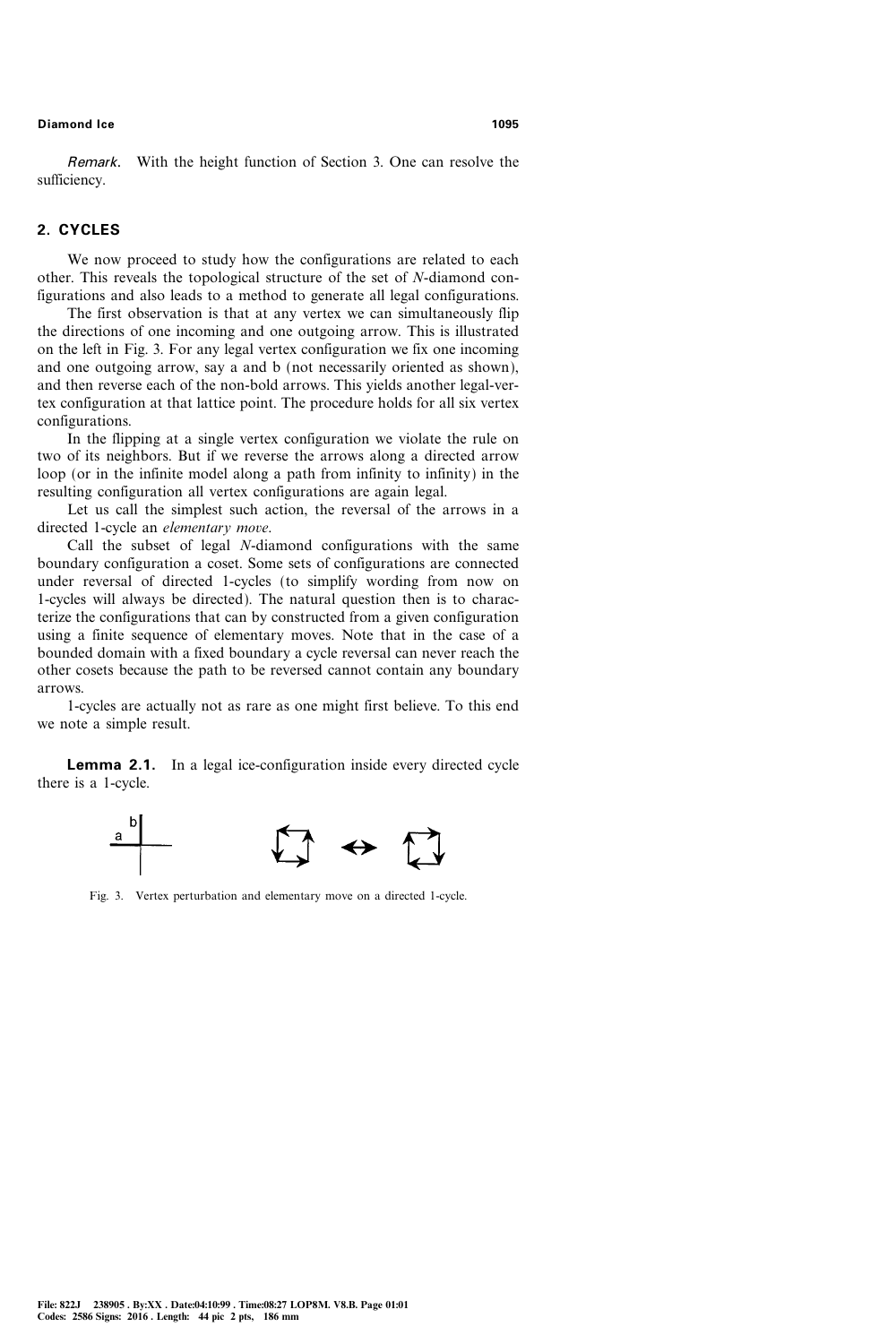Proof. Consider the subset consisting of the directed cycle, the arrows inside the domain it defines and those with endhead at the lattice points on the cycle (the "crossing" arrows). By Lemma 1.2 the flux across the minimal lattice path outside this cycle is zero. Hence at some lattice point on the cycle there is an arrow pointing into the domain. We follow the directed path that this arrow initiates choosing at every vertex the next arrow at random among the two available ones. Since the cycle is finite so is the domain and eventually we either arrive to the boundary or self-intersect. Either way a new domain is formed which encloses fewer lattice points than the original and which has a directed cycle boundary. By induction we conclude the statement.  $\blacksquare$ 

Remark. To illustrate the Lemma we note that the boundary of the temperate configuration in Fig. 2, right is a cycle and the configuration indeed has a number of 1-cycles. The frozen configuration next to it on the other hand has no cycles of any size; this is its defining property.

A 1-cycle is *off-boundary* if it contains no boundary arrows.

**Proposition 2.2.** A configuration in a *N*-diamond is the unique fill-in of the boundary configuration iff it does not have off-boundary 1-cycles.

Proof. If a fill-in is unique then clearly there cannot be any offboundary 1-cycles since reversal of such immediately leads to another configuration with the same boundary.

So suppose that there are two distinct configurations,  $A$  and  $B$ , which are fill-ins of the same boundary. Pick a pair of neighboring lattice points  $(x_0, x_1)$  between which the arrows differ. Say in A this arrow is heading  $x_0 \rightarrow x_1$ . At vertex  $x_1$  there are two other, outgoing arrows in A and in B two ingoing arrows. We can therefore pick a pair  $(x_1, x_2)$ ,  $x_2 \neq x_0$  so that again the two arrows are opposite and now form a directed path of length two on each of the two configurations. Continue in this manner and note that the directed path cannot include boundary arrows as they are equal in the two configurations. Since there is a finite number of lattice points, the path will eventually self-intersect. Then we will have two identical loops with opposite orientations in  $A$  and  $B$ . By Lemma 2.1 they have 1-cycles, which by construction are off-boundary.  $\blacksquare$ 

The proposition hints that elementary moves might exhaust the set of perturbations by generating all the possible configurations. This is indeed the case.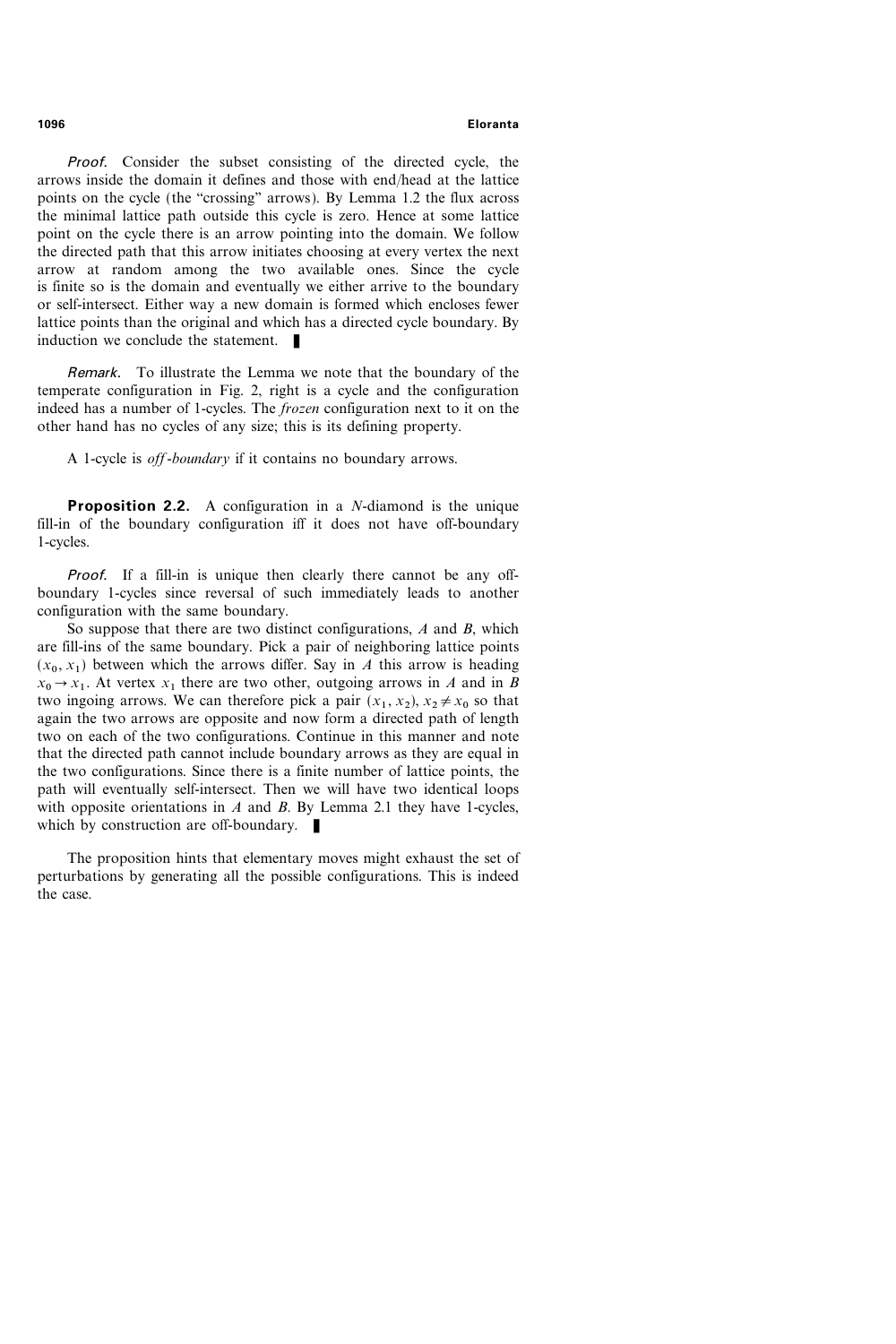**Theorem 2.3.** The set of all configurations on a diamond with a common boundary configuration is connected under elementary moves.

Proof. Given two distinct diamond configurations with a common boundary configuration we will transform one of them to the other through a finite sequence of 1-cycle reversals. We will check the configurations lexicographically as shown in Fig. 4. NW of the bold broken line B all arrows agree on the two configurations. But they disagree at the arrow edge  $a_d$  marked by a dot. From  $a_d$  we generate the directed disagreement loop exactly as in the proof of Proposition 2.2. This path can contain arrows from neither the boundaries nor the agreement area. By Lemma 2.1 it will enclose at least one 1-cycle. On one of the configurations the loop is oriented clockwise. Call it  $C$  and denote the 1-cycles inside it by  $C_i$ .

For each corner of a 1-cycle we can associate a contact sector. By this we mean a closed lattice quadrant rooted at the vertex; first quadrant for the NE corner, second for the NW and so on. The four contact sectors of a 1-cycle are clearly disjoint. One can easily see that by the six-vertex rule there are in a contact sector rooted at a 1-loop both an incoming and an outgoing semi-infinite path through the root vertex.



Fig. 4. Proof constructions.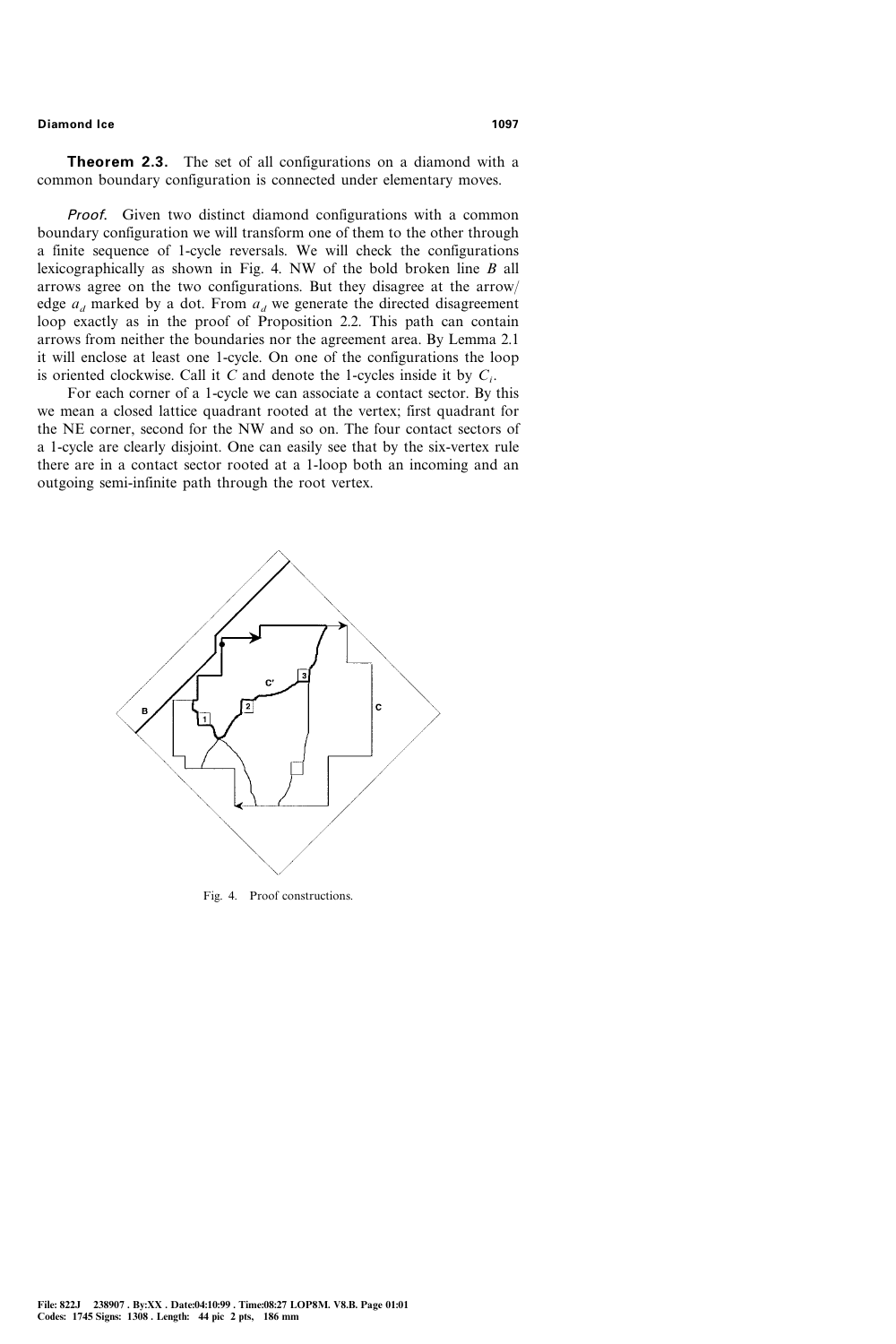We associate to each  $C<sub>i</sub>$  two disjoint contact sectors such that neither contains  $a_d$ . Then connect each  $C_i$  to C with directed paths in the respective contact sectors, incoming path in one sector, outgoing in the other. By choosing the orientations of these paths properly each  $C_i$  ends up being on the boundary of a clockwise oriented loop containing the mismatched edge  $a_d$ . Using these loops form the minimal directed loop C' that contains the disagreement arrow and some of the 1-cycles on its boundary. No 1-cycles will remain strictly in its interior. Note that there must remain at least one 1-cycle on the inside of the loop  $C'$ , again by Lemma 2.1.

By reversing the 1-cycles on the inside of the boundary of  $C'$  we obtain a new, smaller directed loop  $C''$  inside  $C'$  that contains the mismatched arrow but none of the  $C_i$ 's inside. Since it must by Lemma 2.1 contain 1-cycles the only possible locations for them are next to  $C_i$ 's. Hence they are grazing the inside of the boundary  $C''$ . Continuing this strictly monotone shrinking of the directed loop containing the disagreement site we arrive after a finite number of steps to the situations where there is a 1-cycle containing the edge  $a<sub>d</sub>$ . After reversing it the curve B moves to its next lexicographic location. The process can be continued until the entire configuration has been checked and corrected of disagreements.  $\blacksquare$ 

Remarks. 1. The theorem indicates that the simplest of actions, the elementary move, generates all the configurations it possibly can. The diamond configuration space partitions into cosets inside which the elementary moves are an irreducible action. However unlike in the context of the related eight-vertex model (definition as 1.1 but the number of incoming arrows at a lattice point is 0, 2, or 4, rest are outgoing), where similar irreducibility holds and the cosets are all of exactly the same size,  $(6)$ here they are of very different size. Furthermore the internal structure of ice configurations is generically highly nontrivial in some of the cosets unlike in the eight-vertex model.

2. Similar result can be proved for the ice model on triangular and Kagomé lattice.<sup>(7)</sup> Interestingly when there are several different elementary actions, they are all needed for the connectivity.

3. Finally it may be of interest to note the similarity to a certain twodimensional dynamical system treated in ref. 5. In this model the number of copies of each symbol in a square neighborhood is fixed—an exact conservation law like our arrow condition. The perturbations work out somewhat similarly. Infinite periodic sequences and their "slide-deformations" play the same roles as directed cycles and their reversals in ice. If the model is defined on a torus this means then rotating periodic sequences of symbols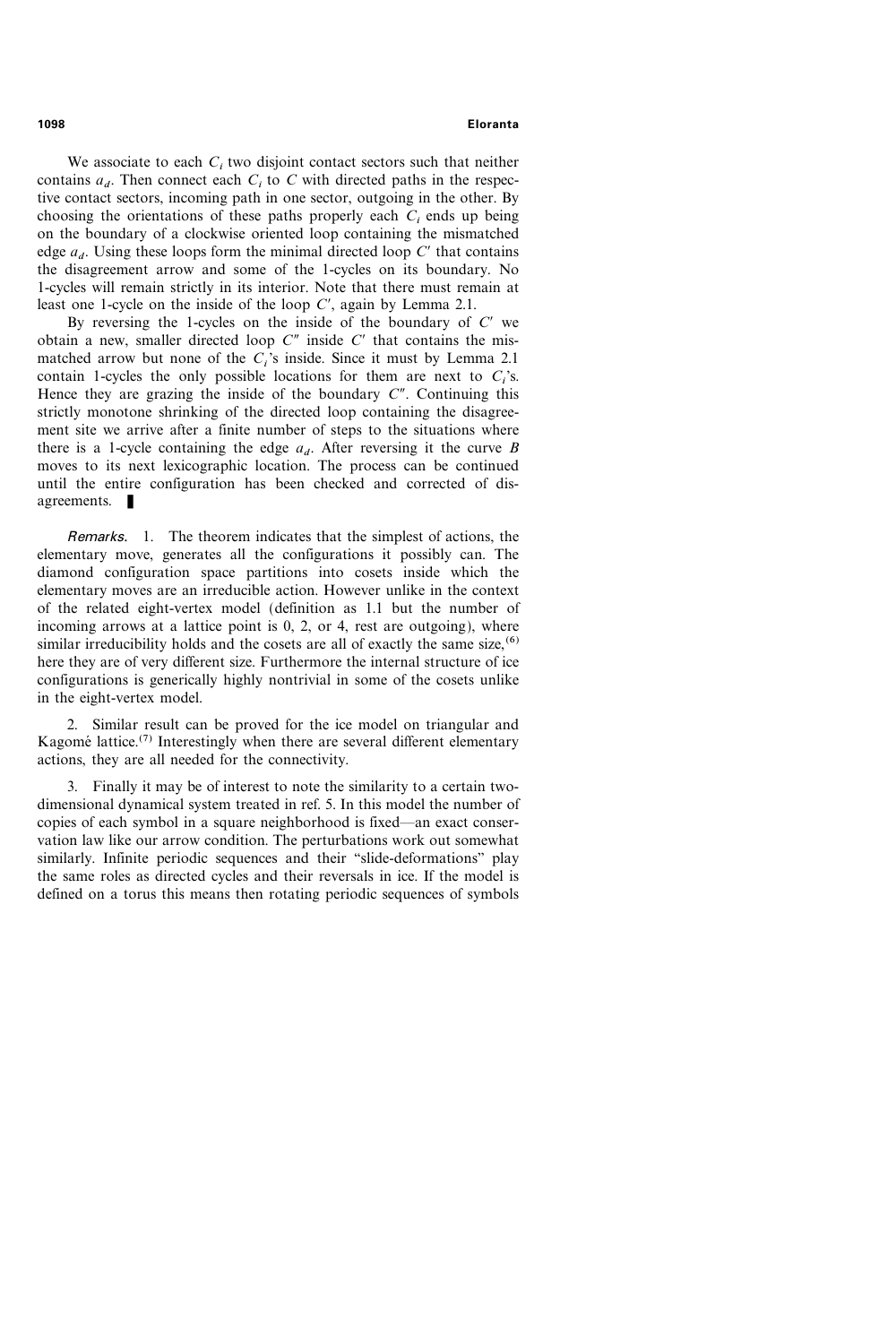in finite loops. They generate most of the configurations space but surprisingly not all, i.e., analog to Theorem 2.3 does not quite hold there.

# 3. HEIGHT

The notion of height is closely related to the concept of flux introduced in the first section. For the ice-model the height was first introduced using a graphical representation and without connection to flux in a paper by van Beijeren.(2) What makes it an important notion is its utility in distinguishing different boundary conditions and the fact that it can be defined for various lattice models. Among them are ice on various lattices, dominoes/dimers, certain color models etc. This connection will be discussed in later sections.

**Definition 3.1.** *The height function, h, is an integer-valued func*tion defined on the vertices of the dual lattice. Moving from one such lattice point to its nearest neighbor its value increases by one if the configuration arrow to be crossed points to the left and decreases by one if the arrow points to the right. This determines the value of the function, the height, everywhere on the configuration upto an additive constant. Giving the height at any one dual lattice point determines the height function uniquely. Height at the end of a path subtracted by the height at the beginning divided by the number of arrows crossed is the tilt of the path.

Remarks. 1. From this on we fix the height to be zero at the leftmost dual lattice point inside the diamond.

2. Note that the flux across a section in the dual lattice is just height computed along with an agreement on what is the positive direction. By the ice rule the flux across any loop vanishes. Hence the definition of height is consistent, i.e., when we loop back to the original dual lattice point from which we started the height computation we recover the initial value.

3. Height is a complete description of the configuration, i.e., determines it uniquely. Its restriction to the boundary of the configuration, the boundary height is frequently useful. In Fig. 5 the underlined entries are the boundary height for the given 4-diamond. The values of boundary height inside the diamond are called the inside boundary height.

4. Tilt is a number between and including  $+1$ . In the example in Fig. 4 we have recorded its value over each of the four edges as they are traced to the counterclockwise direction (in bold).

**Definition 3.2.** The height of a configuration is called *extremal* if the boundary height uniquely defines the entire height.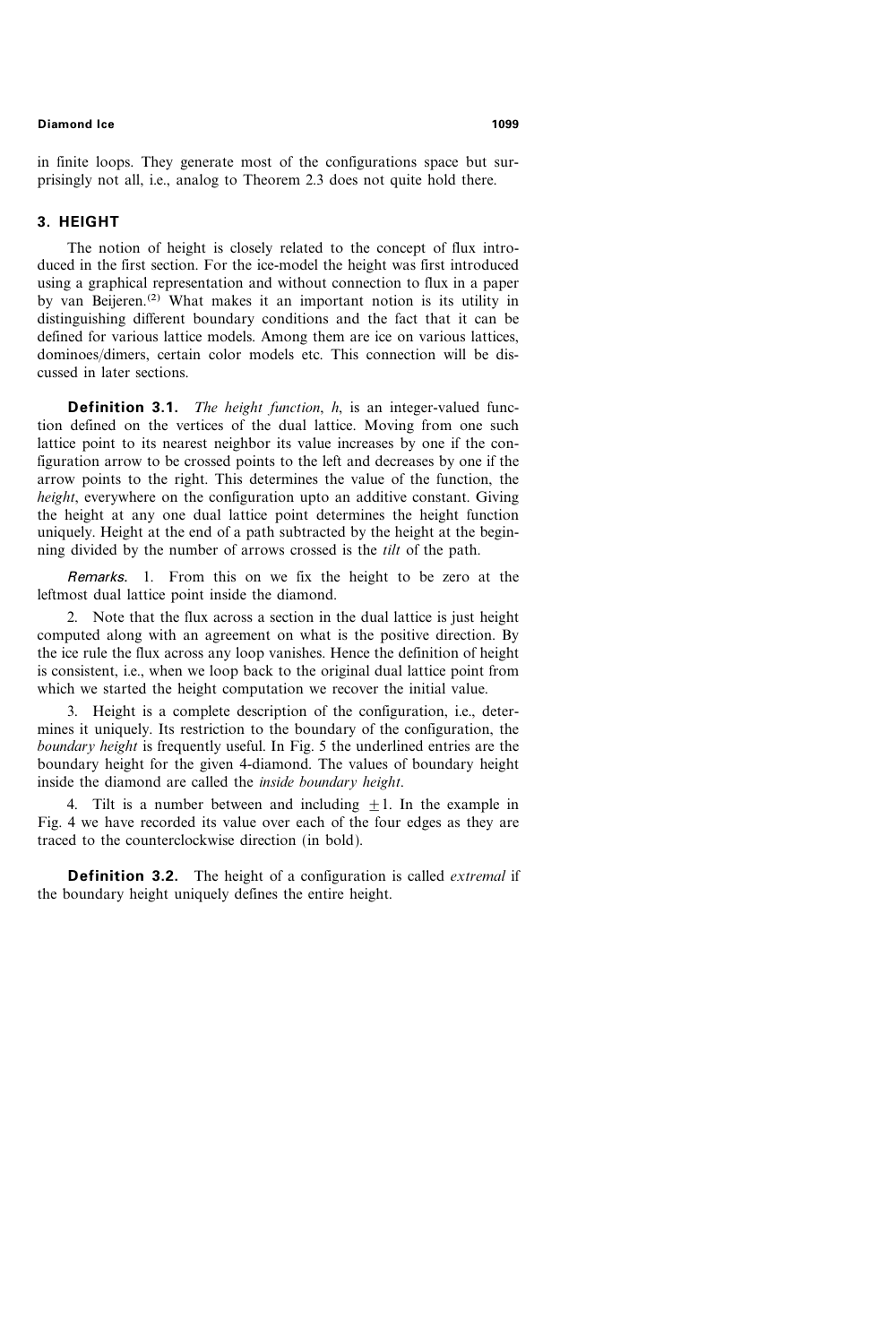

Fig. 5. Height. Configuration arrows are bold, height path are light.

Remarks. 1. The example on the right of Fig. 5 illustrates extremal height.

2. Height can be viewed as a (discrete) surface above the configuration. The discrete partial derivative assuming its extremal value to some direction over the entire configuration corresponds to the extremal height. If we consider a N-diamond but scale it and  $\hat{h}$  by  $1/N$  and take the scaling limit  $N \to \infty$ , we obtain a Lipschitz surface. The height is extremal iff its partial derivative (infinitesimal tilt) is extremal to some direction over the entire unit diamond.

If the boundary height determines the height uniquely then the boundary configuration determines the interior uniquely. This is exactly the case of the frozen configurations like the NE-flow in Fig. 2. One can quickly discover the simplest such configurations. Let the tilt along the entire edge be either constant  $\pm 1$  or the height be constant on the inside boundary of the edge. Assign the symbol  $\pm 1$  or 0 to the edge accordingly and record the four values in a clockwise run around the boundary. The signature (1, 0,  $-1$ , 0) corresponds to the NE-flow,  $(1, -1, 0, 0)$  to a L-flow and  $(1, -1, 0, 0)$  $1, -1$ ) to a X-flow, where the name describes the geometry of the vector field. Cyclically permuting these signatures (rotating the configurations) results in the 10 most basic frozen configurations.

To analyze the boundary dependency it is useful to distinguish switch blocks and neutral boundary blocks. These consist of two adjacent boundary arrows, in the former case pointing to the same lattice point and in the latter pointing to different lattice points. Figure 6a illustrates the switch blocks: arrow pairs at boundary height values 1, 3, 5, and 7 above the switch point  $s_1$  are switch blocks contributing  $+2$  to the height each and the two below  $s_1$  contribute  $-2$  each.

The total frozen area next to the boundary is just the sum of the triangular areas next to the extremal boundary pieces. This can be quantified as follows.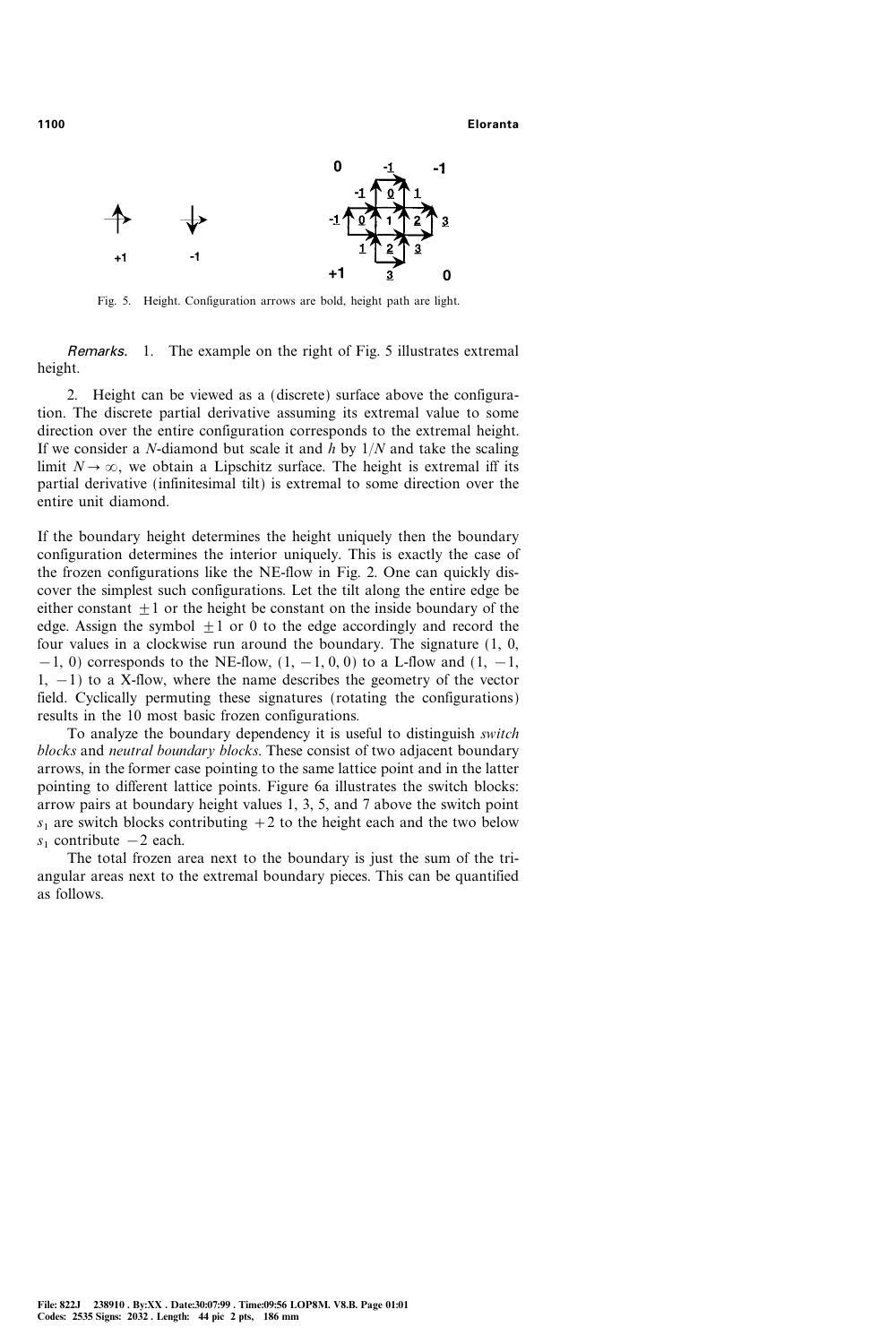

Fig. 6. Extremal blocks, switch point. Frozen periphery.

**Lemma 3.3.** In a *N*-diamond let  $A_f$  be the number of interior arrows fixed by the boundary pieces of extremal height. Let

$$
A_{\pm} = \frac{1}{4} \max_{\{d_j\}} \sum_j \left[ (h(d_{j+1}) - h(d_j))^2 + (1 \pm 1) |h(d_{j+1}) - h(d_j)| \right] \tag{1}
$$

where  $\{d_i\}$  is the set of dual lattice sites inside the diamond where the boundary height is computed. Then

$$
A_- \leq A_f \leq A_+ \qquad \text{and} \qquad A_+ - A_- \leq 2N
$$

**Proof.**  $n/2$  adjacent switch blocks of the same sign along a N-diamond edge (from  $d_i$  to  $d_{i+1}$ ) results in boundary height change  $|h(d_{i+1})-h(d_i)|=n$  $(n \leq N, n \text{ even})$ . A little algebra shows that these arrows uniquely determine  $n^2/4 + n/2$  arrows in the interior (the triangular arrangements in Fig. 6, right). Hence the upper bound for  $A_f$ ,  $A_+$ , is obtained by summing these contributions over maximally long boundary pieces each of extreme tilt  $\pm 1$ .

A triangle (again with  $n/2$  adjacent switch blocks of the same sign along a diamond edge) sharing a corner with the diamond may share at most  $n$  arrows with a similar triangle on the other edge. Removing the possible duplicate arrows from the count and summing as above gives  $A_{-}$ .

The last inequality is immediate. Equality is attained when each edge of the N-diamond consists of  $N/2$  switch blocks of same sign.

The diametrically opposite case to the extremal height is the case where each of the diamond edges is a directed path of arrows (ignore the four corner arrows). Call such an arrangement, a quasicycle. The cycle boundary of Fig. 2, right is a special case of this. For a quasicycle boundary the inside boundary height is identically zero since the boundary is made of neutral blocks of the same heading (outside the diamond the boundary height is either  $\pm 1$ ). Note that each of the arrow paths along the edges can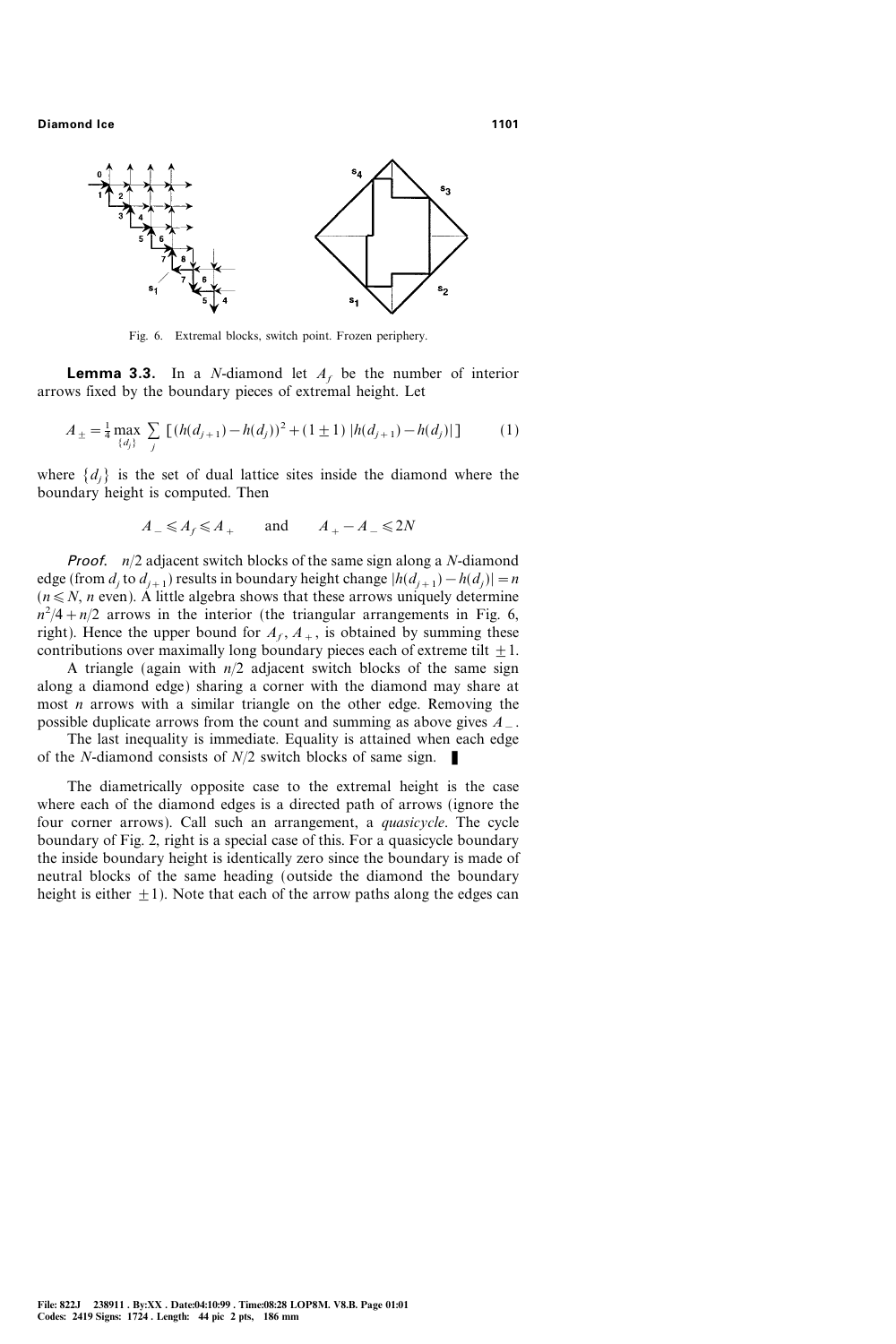be reversed without affecting the fill-in. Since the corner arrows can be chosen at will this means that any quasicycle boundary can be transformed to a cycle boundary without affecting the interior of the configuration. Hence by Lemma 2.1 there is non-uniqueness in the fill-in and indeed this nonuniqueness is maximal. The quasicycle case corresponds to the temperate configurations where the boundary forces no interior arrows, i.e.,  $A_f=0$ .

It is also useful to define *average height*,  $H(d) = \mathbf{E}(h)(d)$ , where the average is taken over all the possible fill-ins from the boundary with uniform weight. In the frozen case obviously  $H(d) \equiv h(d)$ .

In the temperate case the average height vanishes inside the diamond. The argument for this is as follows. Consider a dual lattice site  $d$  in the inside of the diamond. Take a legal fill-in arrow configuration, call it  $a_{+}$ . Compute the height  $h_{a+}(d)$  by starting at an inside boundary point (there the height is zero since the boundary is a quasicycle. The configuration where all the arrows have been reversed is another legal diamond configuration with a quasicycle boundary. Reversing this boundary arrows gives us a configuration  $a_{-}$  with the same boundary as  $a_{+}$  but all interior arrows reversed. Following the same dual lattice path that we used for computing  $h_{a+}(d)$  gives now  $h_{a+}(d)=-h_{a+}(d)$  since all the off-boundary arrows are reversed and height on the inside boundary is zero. Hence for each fill-in there is exactly one "reverse" fill-in and the equally weighted average of the height over any dual-lattice site must therefore equal to zero.

We say that a boundary configuration is non-trivial if it contains segments of constant extremal height which are of non-trivial length (different from 1 and  $N$ ). In this case the boundary forces some but not all of the interior. Since the configuration is not frozen in the remaining part of the domain there must be 1-cycles.

To summarize these basic findings on height we formulate

### **Proposition 3.4.** In a diamond configuration

(i)  $h_a$  is extremal iff a is frozen.

(ii)  $h_{a|\partial} = \{(0, 1)\}^*$  or  $\{(0, -1)\}^*$  iff a is temperate.

(iii) Temperate and frozen subdomains coexist in a iff  $a | \partial$  is nontrivial.

Lieb computed the residual entropy of the infinite ice-model on the  $\mathbb{Z}^2$ lattice.<sup>(9)</sup> This quantity, the average uncertainty per arrow, is the same as topological entropy which can be computed as

$$
h_{\text{top}} = \lim_{N \to \infty} \frac{1}{N^2} \ln \{ \text{number of } N \text{-diamond } \text{conf} \text{gurations} \}
$$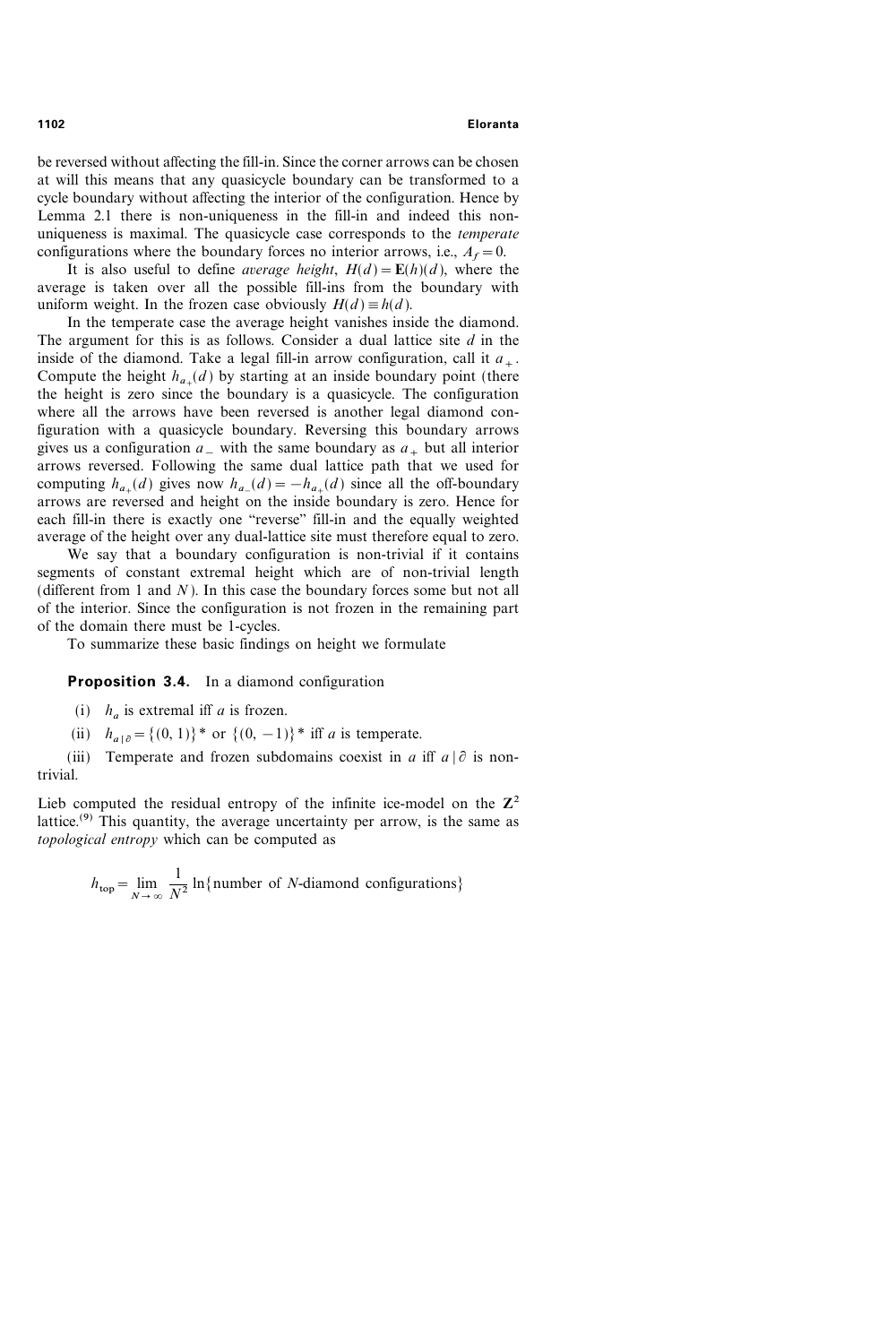They key here is that there is no boundary condition on the diamond. From ref. 9 we get that  $h_{\text{top}} = \frac{3}{4} \ln \frac{4}{3}$ .

Using this we immediately get an asymptotic upper bound for the number of legal configurations in the case of a boundary condition. By formula (1) the fraction of the arrows in a N-diamond that is fixed by the boundary is  $A_f(N)/N^2$ . In the frozen case  $A_f(N) = N^2 + O(N)$  and in the case of quasicycle boundary  $A_f(N) \equiv 0$ . Inside the diamond but off the frozen area the entropy per site obviously cannot exceed that of the free model. Hence in the scaling limit (lattice spacing equals to  $1/N$ ,  $N \rightarrow \infty$ , so the limiting domain will be the unit diamond  $|x| + |y| \le 1/2$ ) we obtain

**Proposition 3.5.** For the diamond ice the average topological entropy over the unit diamond for a given boundary condition is bounded from above by

$$
\left(1 - \lim_{N \to \infty} \frac{A_f(N)}{N^2}\right) \frac{3}{4} \ln \frac{4}{3}
$$
 (2)

whenever the limit exists. In particular in the frozen case entropy vanishes whereas in the temperate case it is bounded by Lieb's number.

Remark. Although we do not have a lower bound for the entropy already from the propositions and the analysis above it is plain that the boundaries fill-in in very different ways. This is in notable contrast with the eight-vertex model, where all legal boundaries fill-in in exactly the same number of ways. $(6)$ 

### 4. CONFIGURATIONS

### 4.1. Generating Algorithm

We now show a way of computing the configurations satisfying a given boundary condition. The reason is two-fold. Firstly the underlying principle is simple yet interesting and utilizes the results derived upto now. Secondly to analyze the case of nontrivial boundary we need an efficient way of computing the configurations.

The method is based on the elementary moves and Theorem 2.3. Consider the set of all N-diamond configurations for a given boundary condition. Suppose that we are given one of them. From that we form the first even configuration in the following way. Since every (not necessarily directed) 1-cycle consists of four arrows there are 16 different ones. Form the symbol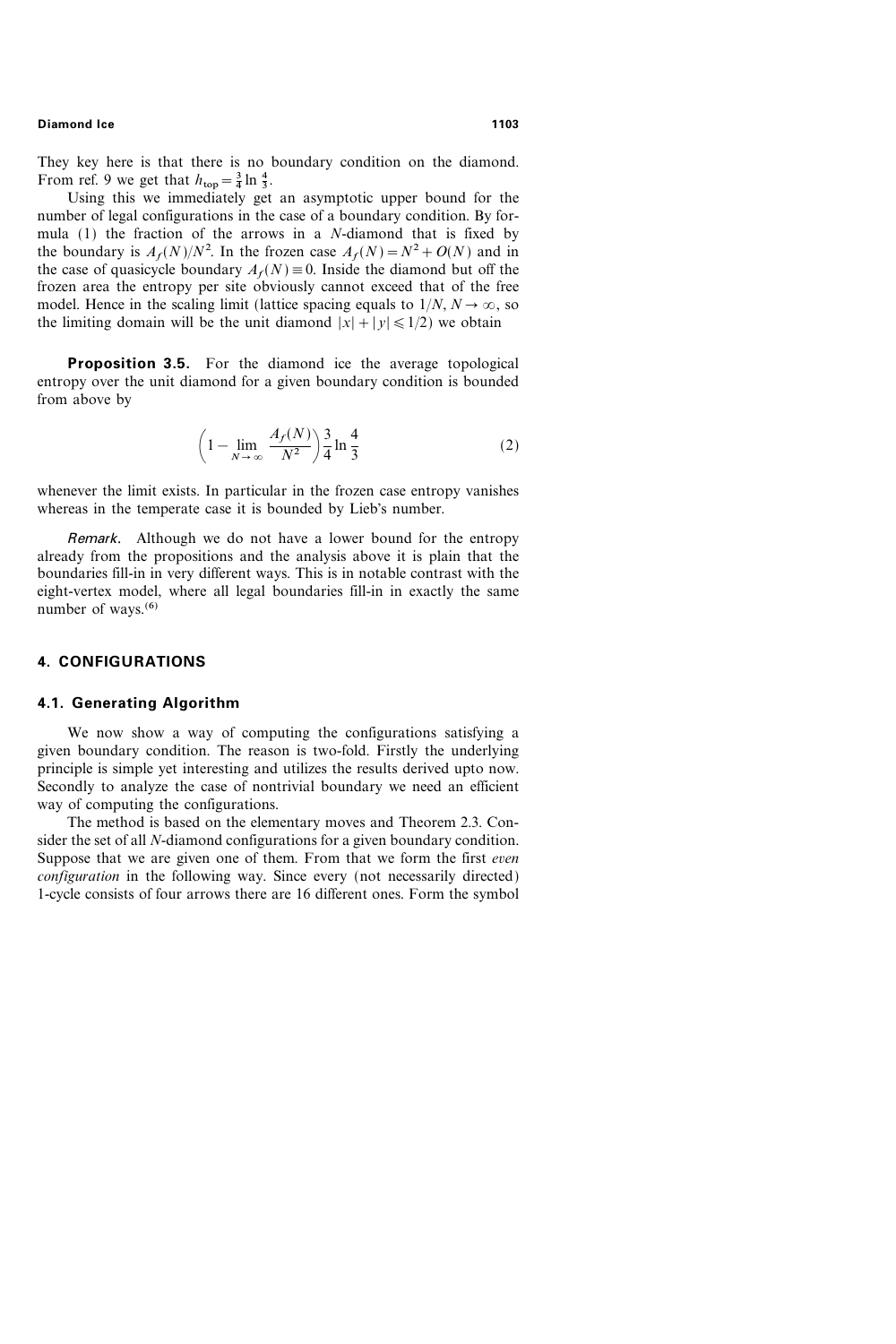set  $S = \{0, \ldots, 15\}$  from them. The arrow configuration is completely determined if we specify the symbols at every other 1-cycle site, i.e., on a checkerboard pattern which includes the boundary arrows. Take the boundary cycles to be dark/even and denote the configuration of all the dark/even symbols by  $C^{(e)}$ .

Consider now four adjoining dark 1-cycles in a cross formation. The local *rule* is simply to read off from them the fifth (light) 1-cycle at the center. This is then reversed with probability  $p$  if it is a directed 1-cycle. If the reversal takes place the adjoining 1-cycles are updated as well, since one arrow in each of them was reversed. This local operation performed at every neighborhood centered at a light 1-cycle gives the new *odd configura*tion  $C^{(o)}$ , the symbols on light/odd squares. The local rule immediately gives the global map, the *probabilistic cellular automaton*  $F_p$ :  $C^{(e)} \rightarrow C^{(o)}$ . The map  $C^{(o)} \rightarrow C^{(e)}$  that updates the even symbol array works essentially the same way. There we have to augment the image with the symbols on the dark boundary squares. They can never be reversed since the boundary arrows are fixed.

Alternating the two maps generates the infinite forward orbit of even and odd configurations all of which correspond to legal configurations for the given boundary. If the initial configuration is frozen, there are no directed 1-cycles to reverse and the orbit is trivial. But other cases are less so. Note that by Theorem 2.3 the action of the cellular automaton is irreducible; every legal configuration associated to the given boundary condition can be reached. In fact the local updates are done independently and non-trivially, i.e.,  $0 < p < 1$  this orbit reaches every allowed configuration almost surely in finite time. The automaton relaxes a legal initial configuration to the equilibrium distribution on all legal configurations. This distribution is uniform (the measure of maximal entropy). At  $p=1/2$  the relaxation rate is maximal and the Markov Chain is expected to be rapidly mixing.<sup> $(10)$ </sup>

As the rule only uses integer operations it can be implemented as a fast lookup table with a random mutation on two symbols (the directed 1-cycles). This is indeed a very efficient way of generating all the configurations associated with a given boundary conditions.

# 4.2. Simulation Results

For a legal boundary with non-trivial height the geometry and statistics in the interior of the configuration are highly nontrivial. We now investigate this regime for a few boundary types for which the scaling limit (2) exists.

Recall that the non-triviality of the boundary meant that the boundary configuration has segments of constant extremal tilt whose length is neither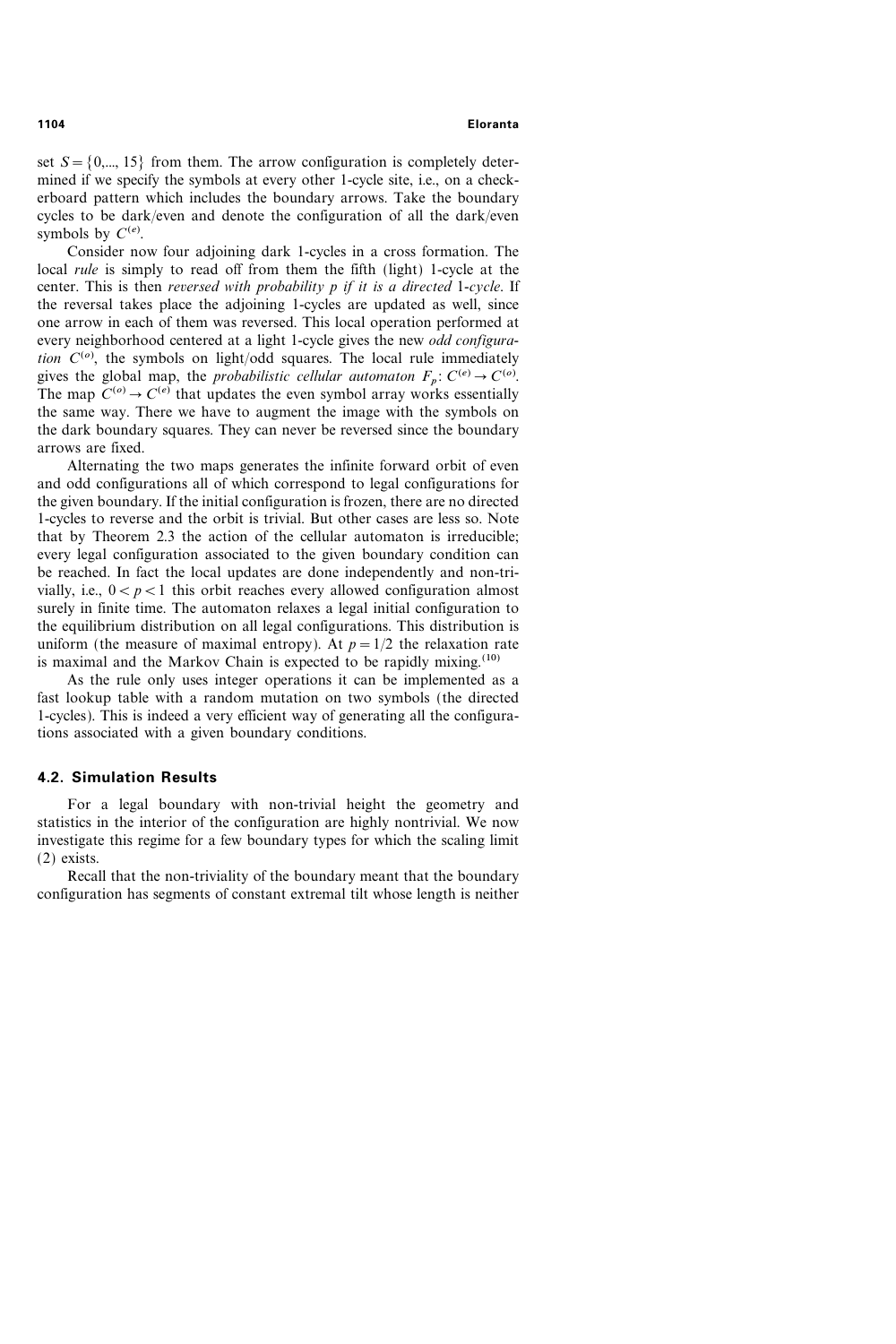minimal  $(1)$  nor maximal  $(N,$  the entire side of the N-diamond). The simplest case for this is the one where two opposite sides are split into two equally long extremal pieces. If the switch points  $s_i$  are the midpoints of the edges the height surface is geometrically a ridge roof. The unforced part of the interior, a square, is also indicated in Fig. 7a. Next to the diamond sides we have noted the tilts (when extremal, i.e.,  $+1$ ) and inside boundary heights (when constant 0). Note that the tilts along edges of the inscribed square are now forced to be maximal  $+1$ .

The middle and right plots are results from a simulation with a  $F_{1/2}$ cellular automaton on a 102-diamond. The middle plot is at the iterate  $2 \times 10^4$ . The 16 different symbols are rendered in different grades of grey. In the interior of the "free" square there is a clear demarcation between the frozen and disordered domains. One can also discern ribbon-like structures on the boundary region. These are randomly fluctuating 1-dimensional defects in the ordered domain.

The rightmost plot from the same run represent the density of 1-cycle reversals in the configuration at the equilibrium. Here we have recorded the number of 1-cycle reversals at every site during the iterates  $2-2.5\times10^4$ and converted this to grey level. Dark cells are the sites of most activity. In the forced corner triangles there is obviously no such activity hence they are rendered white.

The relaxations was performed to several different initial configurations with the given boundary configuration in diamonds of different size. The results were all essentially as above except that in a larger diamond the boundary of the disk obviously appeared smoother.

Alternatively we could split each of the four diamond sides into segments of equal length and maximal tilt so that the tilts it would alternate as in Fig. 8a. A simple variational argument shows that with this choice of switch points the "free" area in the center is maximal. Note



Fig. 7. Boundary tilts, configuration and the 1-cycle density.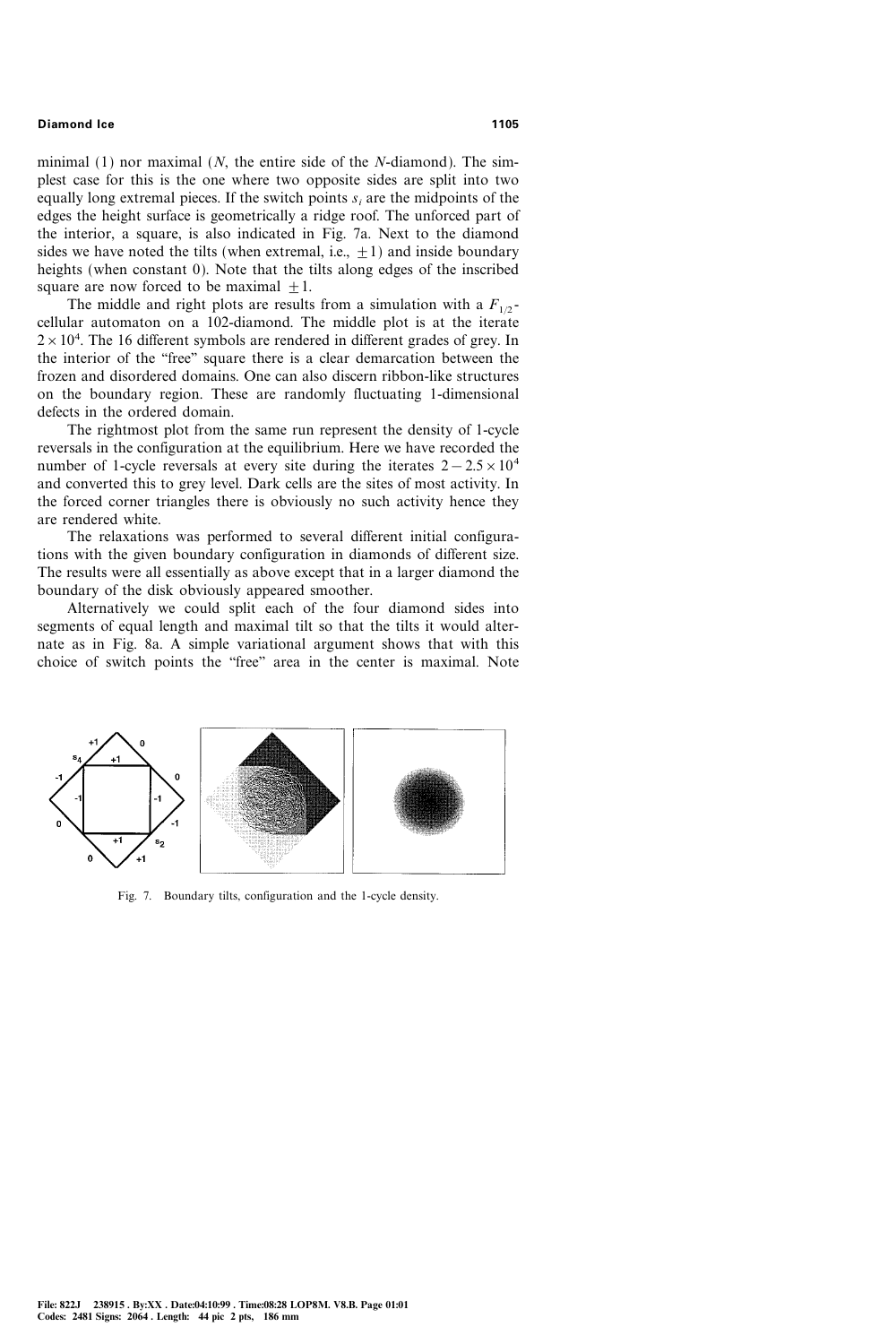#### 1106 Eloranta



Fig. 8. Less restricted ice domain and the equilibrium 1-cycle density.

also that the forced area is exactly the same now that it was in the first case above. However the tilt along the boundary of the inscribed square is different as indicated.

It is fairly easy to construct some fill-ins for this boundary condition. There is obviously some freedom in doing this since this boundary belongs to type (iii) of Proposition 3.4, i.e., there will be 1-cycles in the interior. If one then lets the cellular automaton relax from any of these the result is generically as in the middle illustration.

The plots are from a 150-diamond. After some  $10<sup>4</sup>$  iterates the configuration has reached an equilibrium. The middle plot is at the iterate  $1.5 \times 10^4$ . There is again a clear demarcation between the frozen and temperate domains which results in the flower-like boundary curve. The rightmost plot from the same run represent the density of 1-cycle reversals in the configuration at the equilibrium (we have recorded the number of 1-cycle reversals at every site during the iterates  $1.1-1.5\times10^4$  and converted this to grey level).

Note that Proposition 3.5 gives for both of the cases above the same upper bound for the average topological entropy over the unit diamond (in the scaling limit), namely  $3/8 \ln(4/3)$ , half of that for the free model. It seems obvious that the latter case has higher entropy but proving this is difficult.

Boundary conditions with shorter pieces of extremal tilt force less area inside by Lemma 3.3. Hence one expects the boundary curve between frozen and disordered domains move closer to the "hard boundary" (the forced triangles in the examples above). This was verified in the simulations as well. In all the cases smooth curve pieces are separated from each other by cups as in the second case above.

Finally we point out that ice on triangular and Kagomé lattices have height functions. The coexistence of the frozen and the temperate domains is qualitatively similar to the cases presented here.<sup> $(7)$ </sup>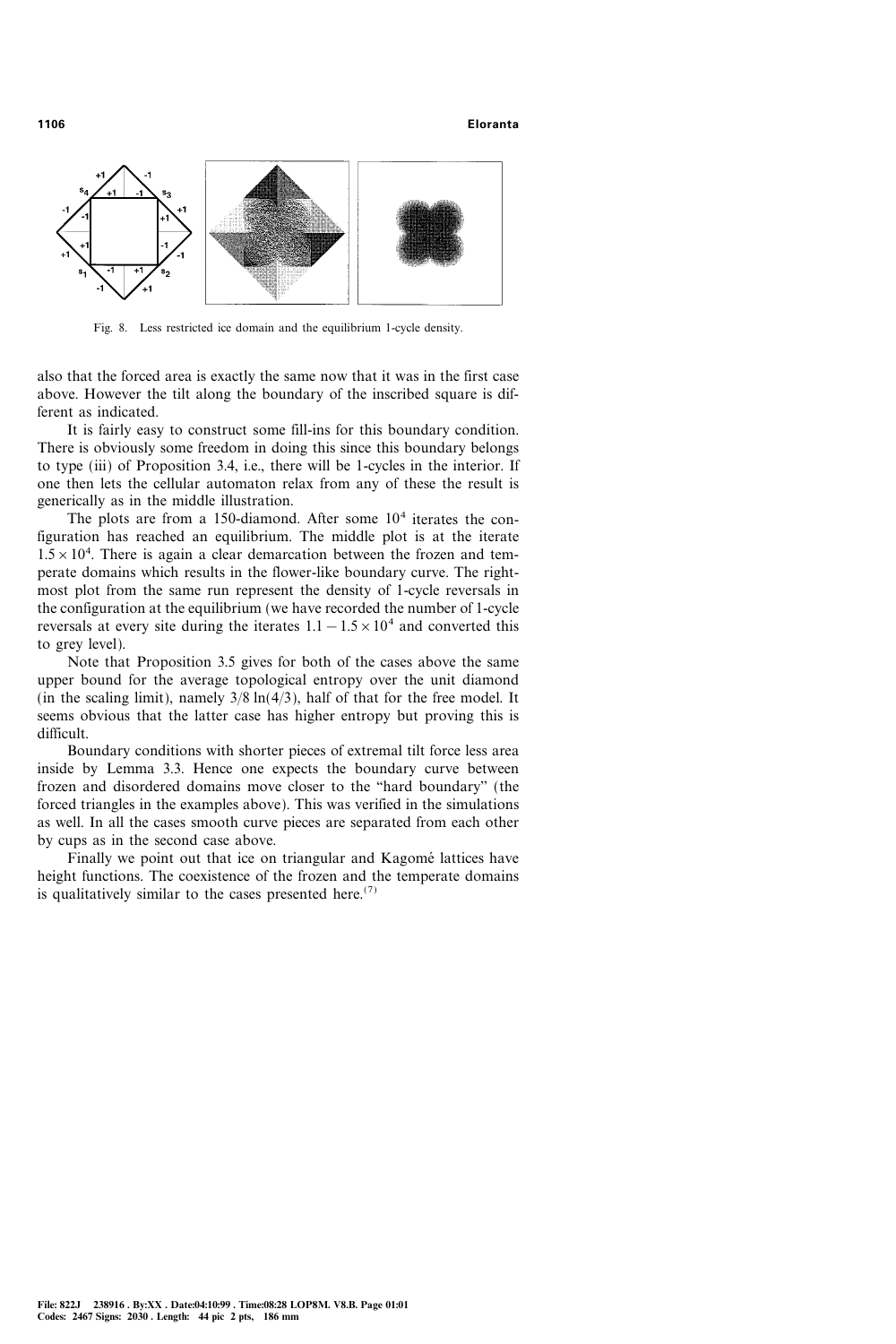# 5. COMPARISON TO DOMINOES

Suppose that one wishes to tile a finite planar domain with dominoes, i.e.,  $1 \times 2$  and  $2 \times 1$  pieces. The success depends on trivial things like evenness of the area, but also on subtle things related to the shape of the domain. One can define a height function for dominoes analogously to Definition  $3.1$ .<sup>(11)</sup> Note however that since there are no arrows, only the shape of the domain determines the boundary height. it turns out that in some domains like the square the boundary does not influence the interior of the tiling much. For example the orientation of the tile at any given interior site is quite uniform over the different tilings of the domain. This is due to the fact that the boundary height for this domain is essentially zero. In some domains with non-trivial boundary height there is however quite striking boundary dependency.

Figure 9a shows one such domain, an Aztec diamond (of order 6, i.e.,  $2\times 6$  rows), and one of its domino tilings. In a string of papers Propp et al. investigated this set-up and found a particularly clean geometric result. The authors proved that generically the temperate subtiling (disordered domino tiling) is separated from the frozen one (brickwall tiling) by a curve which is a circle that grazes the diamond.<sup>(3)</sup> We illustrate this result in Fig. 9b, where the density of elementary moves in dominoes are plotted at every (dual lattice) site in an Aztec diamond of order 122 (between iterates  $8-12 \times 10^3$ ). Some of the basic correspondences between ice and dominoes are given in Table 1.

Note that we only list the simplest frozen states. For ice there are more frozen states than just the ten indicated in Section 3. The same holds for dominoes, e.g., the herring bone pattern whenever it fits the domain. The fact that rotation of  $2 \times 2$  domino pairs generates the set of allowed domino tilings of a given domain is in exact correspondence to our Theorem 2.3.



Fig. 9. Aztec diamond and the equilibrium density of  $2 \times 2$ -moves.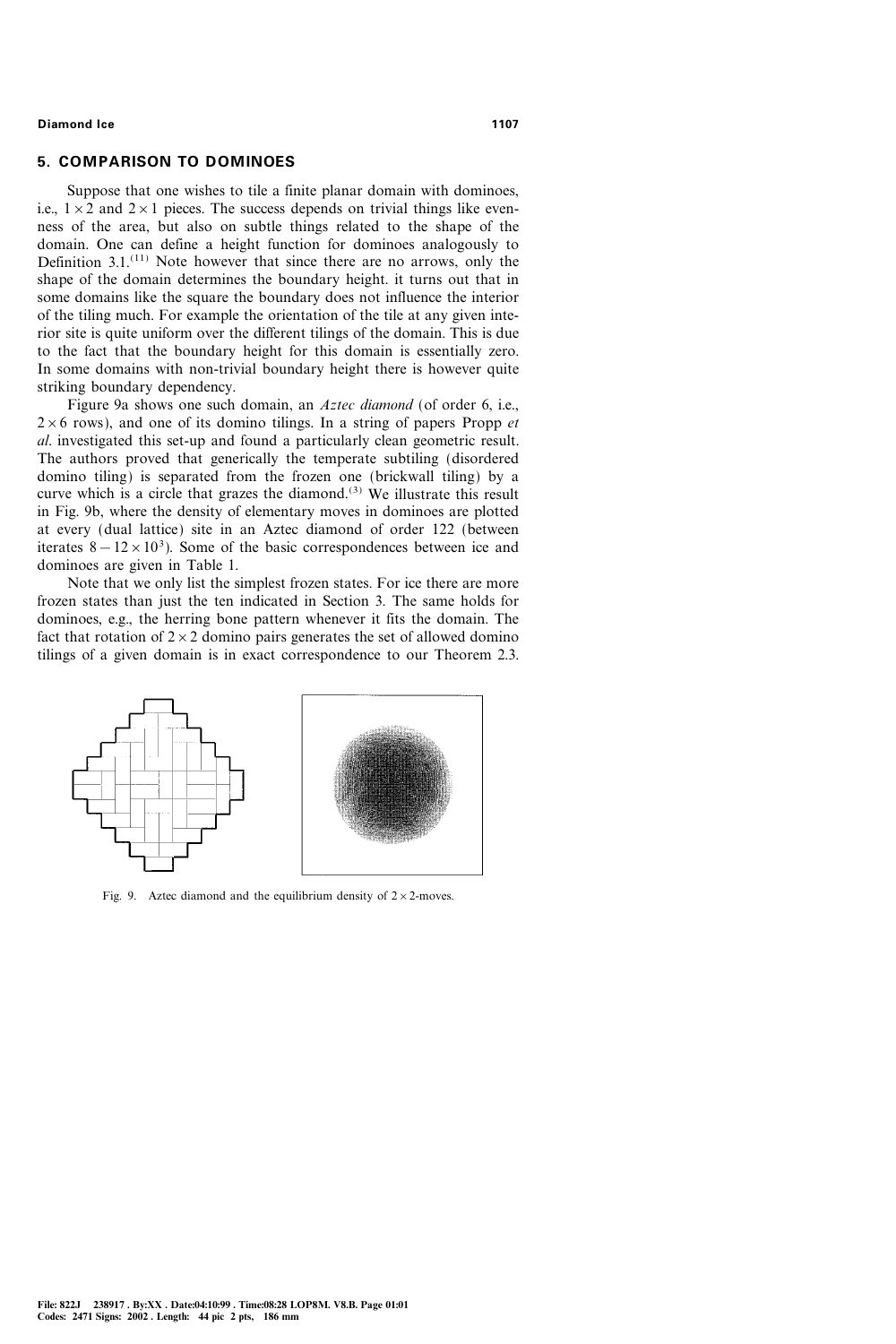|                        | <b>Ice</b>                              | Domino                                             |
|------------------------|-----------------------------------------|----------------------------------------------------|
| simplest frozen states | NE, L ja X-flows and<br>their rotations | brickwall, its shift and<br>their rotations        |
| maximal disorder       | quasicycle boundary                     | square domain                                      |
| allowed perturbations  | directed loop reversals                 | rotation or reflection of<br>a symmetric subdomain |
| elementary move        | directed 1-cycle reversal               | domino pair rotation                               |

Table 1. Ice and Domino Composition

Moreover the same procedure that was outlined in Section 4 can be applied to dominoes as well. The resulting simple probabilistic cellular automaton, that does the random flipping of  $2 \times 2$  domino pairs, gives all possible domino covers to a given domain along its orbit from any legal initial tiling. This was the method with which we made the illustration in Fig. 9, right.

The domino tilt along the Aztec diamond is extremal on each side, alternatively  $+1$  as we trace the boundary around. Every tiling of the Aztec diamond has exactly one  $2 \times 2$  domino pair touching each of the sides. Generically it is in the middle of the side—this is the reason the boundary of the temperate zone just grazes the diamond (in the scaling limit).

Both the dominoes and the ice-model indicate similar boundary dependency which in the simplest non-trivial case manifests as an Arctic Circle that separates the frozen and disordered regimes. The appearance of it is due to the existence of height function. The fundamental difference between the two models is that while the diamond domain forces the boundary height in dominoes, in ice it doesn't. But as soon as we choose for ice the height on a diamond boundary to be like in the domino case, the circle result follows.

The common phenomena in both models seem to be related to the non-differentiability of the average height (in the scaling limit). The physical principles have been noted that seem to imply this pushing away of the boundary curve from the diamond edge. In domino case these tilt discontinuities are only at corners. In our second example the tilt is discontinuous at the centerpoints of the diamond edges. Hence average height must be non-differentiable and indeed the same phenomenon takes place at these locations as well (Fig. 8b, c). How to formulate this rigorously remains an open problem as does the exact shapes in the scaling limit.

### ACKNOWLEDGMENTS

The author would like to thank Bob Burton for early discussions on the model and the referee for useful criticism. A referee pointed out that